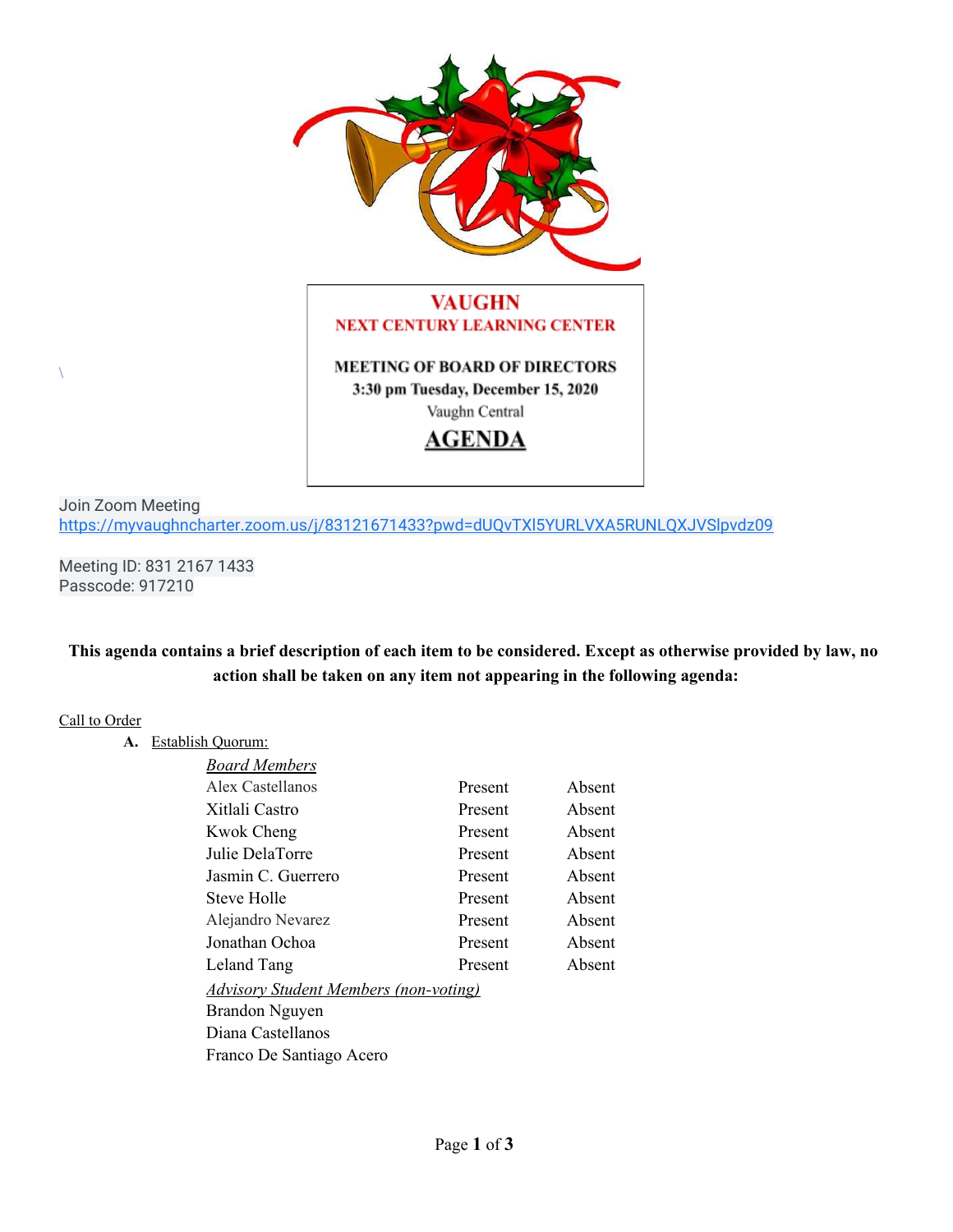Approval of Minutes: The board is to review and approve the minutes from the November 18, 2020 board meeting. **Governance (30 mins)**

| G1 | <b>Board Member Candidates - The Board will conduct a "Meet and Greet" with</b><br>potential new board members recommended by Board Nomination Committee                                                                  | Information Item |
|----|---------------------------------------------------------------------------------------------------------------------------------------------------------------------------------------------------------------------------|------------------|
| G2 | Conflict of Interest Code – The Board will receive information regarding Senate<br>Bill 126 and review Vaughn's adopted "Conflict of Interest Code" that was sent<br>to Los Angeles County to meet the legal requirement. | Information Item |

# **Business and Operations ( 60 mins)**

| B <sub>1</sub> | 2021-2022 Budget Development – The Board will review the adopted annual<br>budget development timeline which includes the analyses of funding sources,<br>cash flow, affordability, and the process in engaging the school community and<br>its Policy Committees so as to prioritize existing and new expenditures based on<br>student needs. | Informational Item |
|----------------|------------------------------------------------------------------------------------------------------------------------------------------------------------------------------------------------------------------------------------------------------------------------------------------------------------------------------------------------|--------------------|
|                |                                                                                                                                                                                                                                                                                                                                                |                    |

#### **Curriculum and Instruction (20 minutes)**

| C1 | 2020-2021 Budget Overview for Parents - The Board will review, discuss, and<br>act on approval of Vaughn's 2020-2021 Budget Overview for Parents which<br>includes the specific amount of federal funds allocated to the LEA under the<br>Coronavirus Aid, Relief, and Economic Security (CARES) Act. Total Budgeted<br>Expenditures in the Learning Continuity and Attendance Plan (Learning)<br>Continuity Plan) and Total Budgeted Expenditures that Contribute to Increasing<br>or Improving Services for Unduplicated Pupils in the Learning Continuity Plan. | <b>Action</b> Item |
|----|--------------------------------------------------------------------------------------------------------------------------------------------------------------------------------------------------------------------------------------------------------------------------------------------------------------------------------------------------------------------------------------------------------------------------------------------------------------------------------------------------------------------------------------------------------------------|--------------------|
| C2 | <b>Face to Face Instruction at the G3 location-</b> The Board will receive an update<br>on the status of our face to face instruction model at the G3 site.                                                                                                                                                                                                                                                                                                                                                                                                        | Informational Item |

#### **Partnership and School Site Council (5 minutes)**

# **Board Member Comments/Future Agenda Items (5 mins)**

# **Adjournment**

Next scheduled meeting: **January 13, 2021**